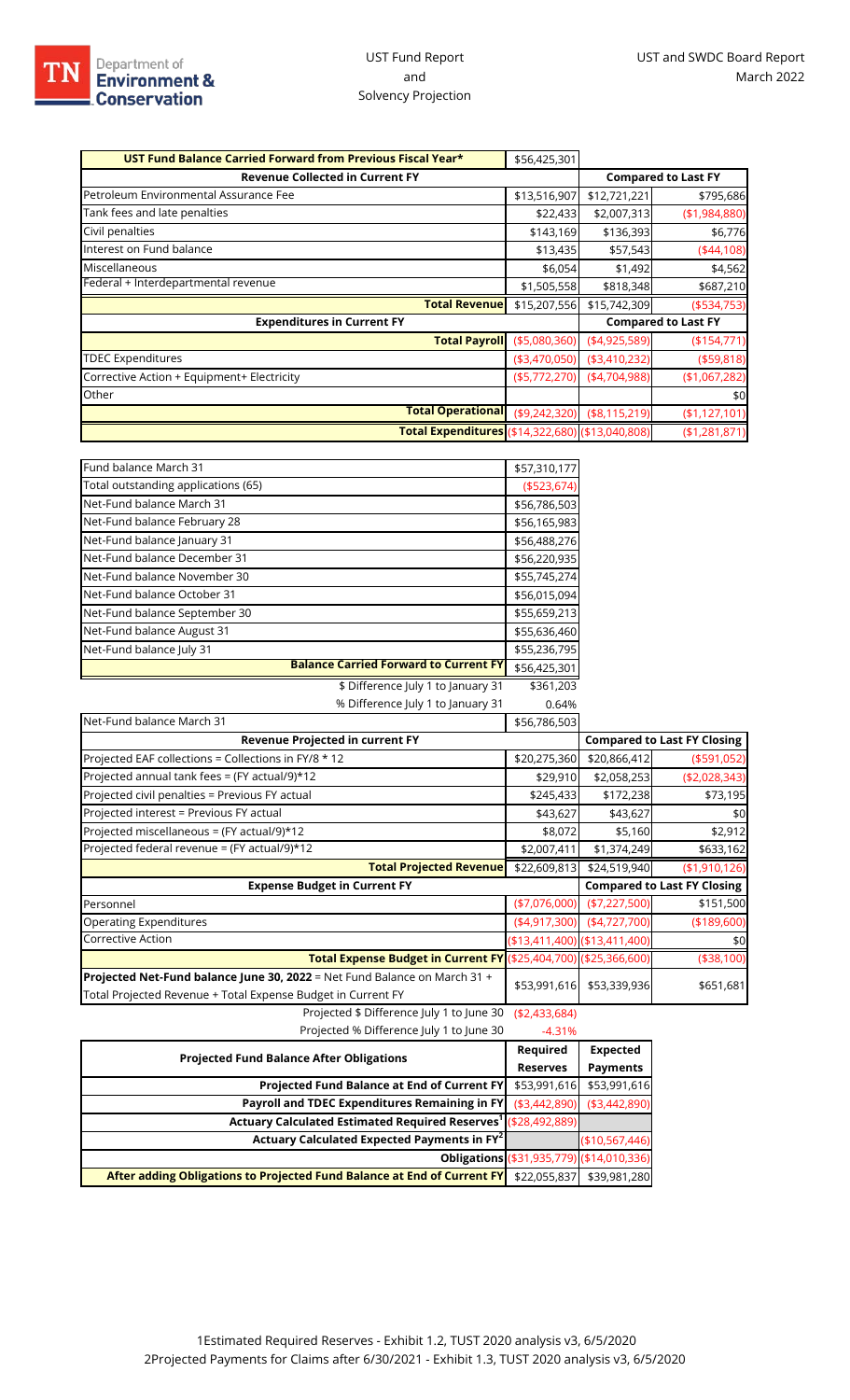| UST Fund Balance Carried Forward from Previous Fiscal Year* | \$56,425,301                    |                |                            |
|-------------------------------------------------------------|---------------------------------|----------------|----------------------------|
| <b>Revenue Collected in Current FY</b>                      |                                 |                | <b>Compared to Last FY</b> |
| Petroleum Environmental Assurance Fee                       | \$11,941,964                    | \$11,207,772   | \$734,192                  |
| Tank fees and late penalties                                | \$22,433                        | \$1,952,843    | (\$1,930,410)              |
| Civil penalties                                             | \$125,749                       | \$126,375      | ( \$626)                   |
| Interest on Fund balance                                    | \$7,841                         | \$57,543       | $(*49,702)$                |
| Miscellaneous                                               | \$6,054                         | \$1,392        | \$4,662                    |
| Federal + Interdepartmental revenue                         | \$1,323,958                     | \$789,896      | \$534,062                  |
| <b>Total Revenue</b>                                        | \$13,427,998                    | \$14,135,820   | ( \$707, 822)              |
| <b>Expenditures in Current FY</b>                           |                                 |                | <b>Compared to Last FY</b> |
| <b>Total Payroll</b>                                        | (4,542,362)                     | (4,375,776)    | (\$166,586)                |
| <b>TDEC Expenditures</b>                                    | ( \$3,091,710)                  | (\$2,897,544)  | (\$194,166)                |
| Corrective Action + Equipment+ Electricity                  | ( \$5,053,002)                  | ( \$3,847,348) | (\$1,205,655)              |
| Other                                                       |                                 |                | \$0                        |
| <b>Total Operational</b>                                    | ( \$8, 144, 713)                | ( \$6,744,892) | (\$1,399,821)              |
| <b>Total Expenditures</b>                                   | $($12,687,075)$ $($11,120,668)$ |                | (\$1,566,406)              |

| Fund balance February 28            |                                              | \$57,166,224  |
|-------------------------------------|----------------------------------------------|---------------|
| Total outstanding applications (69) |                                              | (\$1,000,241) |
| Net-Fund balance February 28        |                                              | \$56,165,983  |
| Net-Fund balance January 31         |                                              | \$56,488,276  |
| Net-Fund balance December 31        |                                              | \$56,220,935  |
| Net-Fund balance November 30        |                                              | \$55,745,274  |
| Net-Fund balance October 31         |                                              | \$56,015,094  |
| Net-Fund balance September 30       |                                              | \$55,659,213  |
| Net-Fund balance August 31          |                                              | \$55,636,460  |
| Net-Fund balance July 31            |                                              | \$55,236,795  |
|                                     | <b>Balance Carried Forward to Current FY</b> | \$56,425,301  |
|                                     | \$ Difference July 1 to January 31           | ( \$259, 317) |
|                                     | % Difference July 1 to January 31            | $-0.46%$      |

| Net-Fund balance February 28                                                                                                                 | \$56,165,983   |                                 |                                    |
|----------------------------------------------------------------------------------------------------------------------------------------------|----------------|---------------------------------|------------------------------------|
| Revenue Projected in current FY                                                                                                              |                |                                 | <b>Compared to Last FY Closing</b> |
| Projected EAF collections = Collections in FY/7 * 12                                                                                         | \$20,471,937   | \$20,866,412                    | (\$394,475)                        |
| Projected annual tank fees = (FY actual/8)*12                                                                                                | \$33,649       | \$2,058,253                     | (\$2,024,604)                      |
| Projected civil penalties = Previous FY actual                                                                                               | \$215,570      | \$172,238                       | \$43,332                           |
| Projected interest = Previous FY actual                                                                                                      | \$43,627       | \$43,627                        | \$0                                |
| Projected miscellaneous = Previous FY actual                                                                                                 | \$10,378       | \$5,160                         | \$5,218                            |
| Projected federal revenue = Previous FY actual                                                                                               | \$1,374,249    | $\overline{1,}374,249$          | \$0                                |
| <b>Total Projected Revenue</b>                                                                                                               | \$22,149,411   | \$24,519,940                    | (\$2,370,529)                      |
| <b>Expense Budget in Current FY</b>                                                                                                          |                |                                 | <b>Compared to Last FY Closing</b> |
| Personnel                                                                                                                                    | $(*7,076,000)$ | ( \$7,227,500)                  | \$151,500                          |
| <b>Operating Expenditures</b>                                                                                                                | (4,917,300)    | (4,727,700)                     | (\$189,600)                        |
| <b>Corrective Action</b>                                                                                                                     |                | $($13,411,400)$ $($13,411,400)$ | \$0                                |
| <b>Total Expense Budget in Current FY</b>                                                                                                    |                | (\$25,404,700) (\$25,366,600)   | ( \$38, 100)                       |
| Projected Net-Fund balance June 30, 2022 = Net Fund Balance on February 28<br>+ Total Projected Revenue + Total Expense Budget in Current FY | \$52,910,694   | \$53,339,936                    | $(*429,242)$                       |
| Projected \$ Difference July 1 to June 30                                                                                                    | ( \$3,514,607) |                                 |                                    |

| Projected % Difference July 1 to June 30                                | $-6.23%$                          |                 |
|-------------------------------------------------------------------------|-----------------------------------|-----------------|
| <b>Projected Fund Balance After Obligations</b>                         | Required                          | <b>Expected</b> |
|                                                                         | <b>Reserves</b>                   | <b>Payments</b> |
| Projected Fund Balance at End of Current FY                             | \$52,910,694                      | \$52,910,694    |
| Payroll and TDEC Expenditures Remaining in FY                           | (4,359,228)                       | (4,359,228)     |
| Actuary Calculated Estimated Required Reserves <sup>1</sup>             | ( \$28,492,889]                   |                 |
| Actuary Calculated Expected Payments in FY <sup>2</sup>                 |                                   | (\$10,567,446)  |
| <b>Obligations</b>                                                      | $( $32,852,117)$ $( $14,926,674)$ |                 |
| After adding Obligations to Projected Fund Balance at End of Current FY | \$20,058,577                      | \$37,984,020    |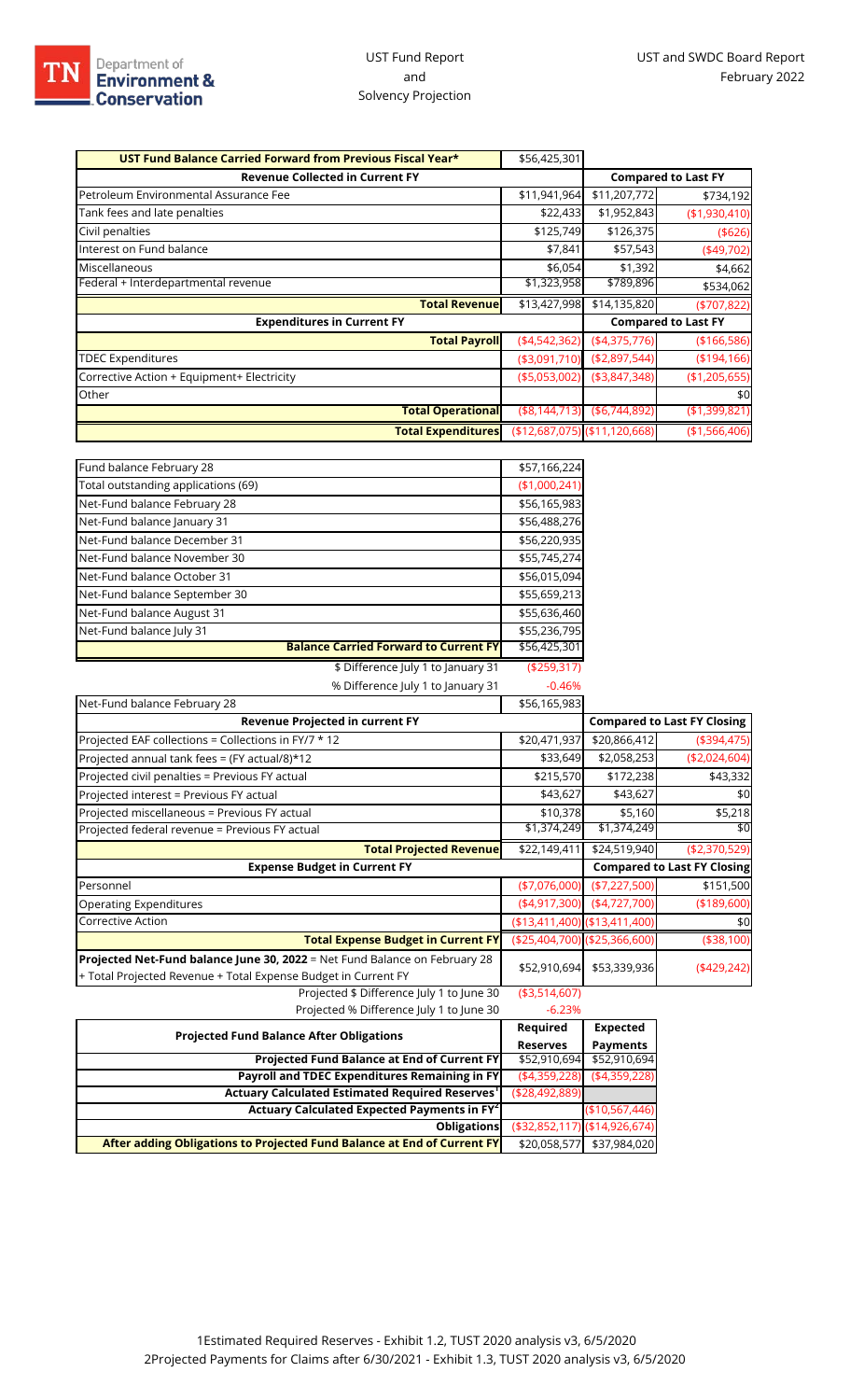| UST Fund Balance Carried Forward from Previous Fiscal Year* | \$56,425,301      |                |                            |
|-------------------------------------------------------------|-------------------|----------------|----------------------------|
| <b>Revenue Collected in Current FY</b>                      |                   |                | <b>Compared to Last FY</b> |
| Petroleum Environmental Assurance Fee                       | \$10,273,729      | \$9,613,440    | \$660,289                  |
| Tank fees and late penalties                                | \$22,140          | \$1,813,669    | (\$1,791,528)              |
| Civil penalties                                             | \$103,988         | \$111,787      | (47,800)                   |
| Interest on Fund balance                                    | \$0               | \$57,543       | ( \$57,543)                |
| Miscellaneous                                               | \$4,666           | \$418          | \$4,247                    |
| Federal + Interdepartmental revenue                         | \$1,268,366       | \$714,967      | \$553,400                  |
| <b>Total Revenue</b>                                        | \$11,672,889      | \$12,311,824   | ( \$638, 935)              |
| <b>Expenditures in Current FY</b>                           |                   |                | <b>Compared to Last FY</b> |
| <b>Total Payroll</b>                                        | (4,014,361)       | ( \$3,827,599) | (\$186,762)                |
| <b>TDEC Expenditures</b>                                    | (\$2,735,331)     | ( \$2,525,403) | ( \$209, 928)              |
| Corrective Action + Equipment+ Electricity                  | (4,173,251)       | ( \$3,457,027) | $(*716,224)$               |
| Other                                                       |                   |                | \$0                        |
| <b>Total Operational</b>                                    | ( \$6,908,582)    | ( \$5,982,430) | ( \$926, 152)              |
| <b>Total Expenditures</b>                                   | ( \$10, 922, 943) | ( \$9,810,029) | (\$1,112,914)              |

| Fund balance January 31                      | \$57,175,247  |
|----------------------------------------------|---------------|
| Total outstanding applications (69)          | ( \$686, 970) |
| Net-Fund balance January 31                  | \$56,488,276  |
| Net-Fund balance December 31                 | \$56,220,935  |
| Net-Fund balance November 30                 | \$55,745,274  |
| Net-Fund balance October 31                  | \$56,015,094  |
| Net-Fund balance September 30                | \$55,659,213  |
| Net-Fund balance August 31                   | \$55,636,460  |
| Net-Fund balance July 31                     | \$55,236,795  |
| <b>Balance Carried Forward to Current FY</b> | \$56,425,301  |
| \$ Difference July 1 to January 31           | \$62,976      |
| % Difference July 1 to January 31            | 0.11%         |

| Net-Fund balance January 31                                                                                                                                                                                                                                            | \$56,488,276   |                                    |                                    |
|------------------------------------------------------------------------------------------------------------------------------------------------------------------------------------------------------------------------------------------------------------------------|----------------|------------------------------------|------------------------------------|
| Revenue Projected in current FY                                                                                                                                                                                                                                        |                | <b>Compared to Last FY Closing</b> |                                    |
| Projected EAF collections = Collections in FY/6 * 12                                                                                                                                                                                                                   | \$20,547,458   | \$20,866,412                       | ( \$318, 954)                      |
| Projected annual tank fees = (FY actual/7)*12                                                                                                                                                                                                                          | \$37,955       | \$2,058,253                        | ( \$2,020,299)                     |
| Projected civil penalties = Previous FY actual                                                                                                                                                                                                                         | \$178,265      | \$172,238                          | \$6,026                            |
| Projected interest = Previous FY actual                                                                                                                                                                                                                                | \$43,627       | \$43,627                           | \$0                                |
| Projected miscellaneous = (FY actual/7)*12                                                                                                                                                                                                                             | \$7,998        | \$5,160                            | \$2,838                            |
| Projected federal revenue = Previous FY actual                                                                                                                                                                                                                         | \$1,374,249    | \$1,374,249                        | \$0                                |
| <b>Total Projected Revenue</b>                                                                                                                                                                                                                                         | \$22,189,551   | \$24,519,940                       | ( \$2,330,388)                     |
| <b>Expense Budget in Current FY</b>                                                                                                                                                                                                                                    |                |                                    | <b>Compared to Last FY Closing</b> |
| Personnel                                                                                                                                                                                                                                                              | $(*7,076,000)$ | (\$7,227,500)                      | \$151,500                          |
| <b>Operating Expenditures</b>                                                                                                                                                                                                                                          | (4,917,300)    | (4,727,700)                        | (\$189,600)                        |
| Corrective Action                                                                                                                                                                                                                                                      |                | (\$13,411,400) (\$13,411,400)      | \$0                                |
| <b>Total Expense Budget in Current FY</b>                                                                                                                                                                                                                              |                | (\$25,404,700) (\$25,366,600)      | (\$38,100)                         |
| Projected Net-Fund balance June 30, 2022 = Net Fund Balance on January 31 +<br>Total Projected Revenue + Total Expense Budget in Current FY                                                                                                                            | \$53,273,128   | \$53,339,936                       | ( \$66, 808)                       |
| $\mathbb{R}$ . It is not that it is a set of $\mathbb{R}$ . It is a set of $\mathbb{R}$ is the set of $\mathbb{R}$ is a set of $\mathbb{R}$ is a set of $\mathbb{R}$ is a set of $\mathbb{R}$ is a set of $\mathbb{R}$ is a set of $\mathbb{R}$ is a set of $\mathbb{$ | (40.452.472)   |                                    |                                    |

Projected \$ Difference July 1 to June 30 (\$3,152,173) Projected % Difference July 1 to June 30 -5.59%

| Tholected to Diricitate fail it to faile 50                             |                               |                 |
|-------------------------------------------------------------------------|-------------------------------|-----------------|
| <b>Projected Fund Balance After Obligations</b>                         | Required                      | <b>Expected</b> |
|                                                                         | <b>Reserves</b>               | <b>Payments</b> |
| <b>Projected Fund Balance at End of Current FY</b>                      | \$53,273,128                  | \$53,273,128    |
| Payroll and TDEC Expenditures Remaining in FY                           | ( \$5,243,608)                | ( \$5,243,608)  |
| Actuary Calculated Estimated Required Reserves <sup>1</sup>             | ( \$28,492,889]               |                 |
| Actuary Calculated Expected Payments in FY <sup>2</sup>                 |                               | (\$10,567,446)  |
| <b>Obligations</b>                                                      | (\$33,736,497) (\$15,811,054) |                 |
| After adding Obligations to Projected Fund Balance at End of Current FY | \$19,536,631                  | \$37,462,074    |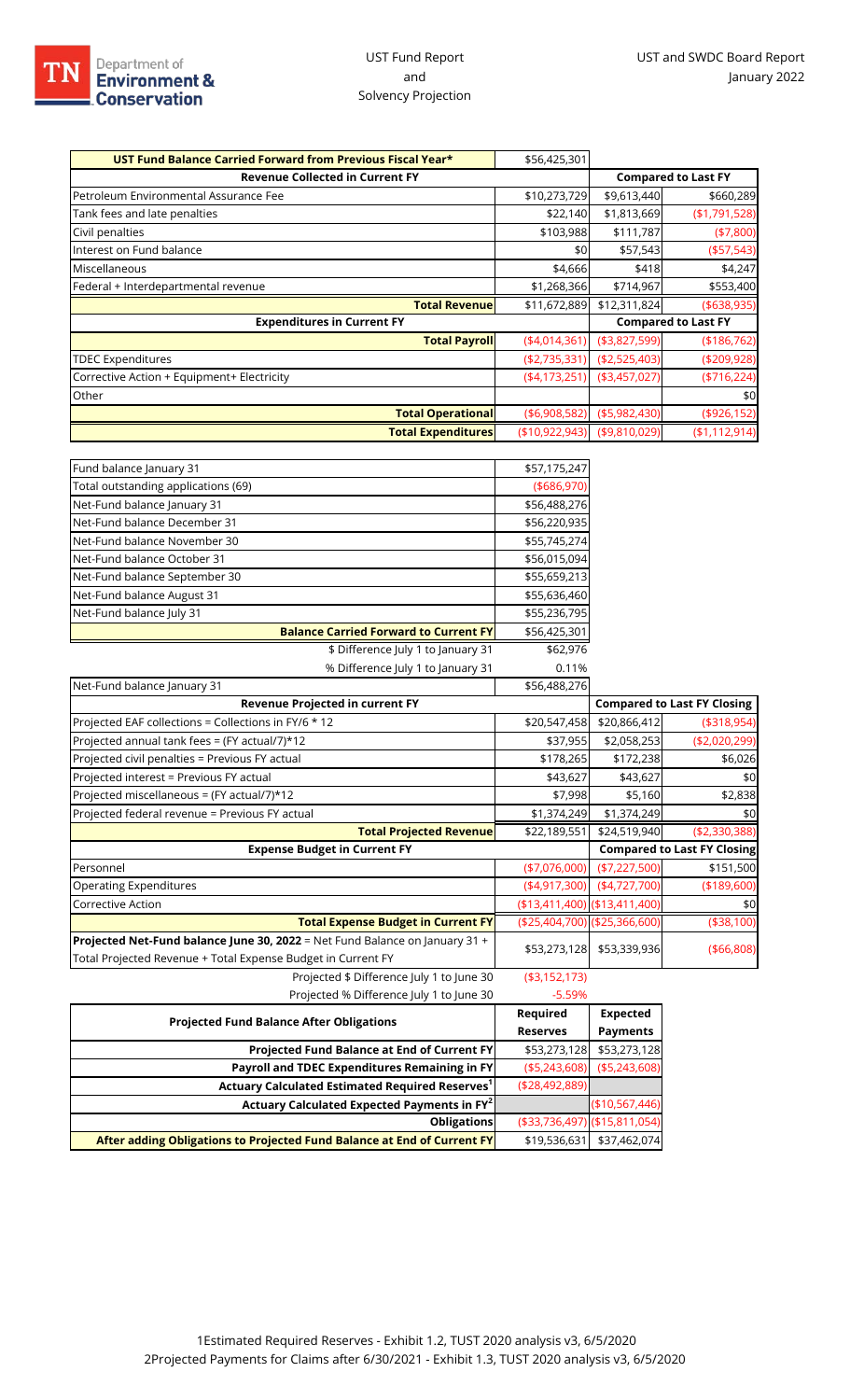| \$56,425,301                                |                  |                                                                                                                               |
|---------------------------------------------|------------------|-------------------------------------------------------------------------------------------------------------------------------|
|                                             |                  |                                                                                                                               |
|                                             | \$8,104,676      | \$503,091                                                                                                                     |
|                                             |                  | (\$1,460,125)                                                                                                                 |
|                                             | \$88,780         | (\$8,264)                                                                                                                     |
| \$0                                         | \$0              | \$0                                                                                                                           |
| \$4,666                                     | \$398            | \$4,268                                                                                                                       |
|                                             | \$570,943        | \$453,876                                                                                                                     |
| \$9,739,907                                 | \$10,247,063     | ( \$507, 156)                                                                                                                 |
|                                             |                  |                                                                                                                               |
| <b>Total Payroll</b><br>( \$3,371,631)      | ( \$2,750,293)   | ( \$621, 337)                                                                                                                 |
| ( \$2,385,721)                              | (\$1,860,066)    | ( \$525, 655)                                                                                                                 |
| ( \$3,334,205)                              | ( \$2, 215, 115) | ( \$1,119,089)                                                                                                                |
|                                             |                  | \$0                                                                                                                           |
| <b>Total Operational</b><br>( \$5,719,926)  | (4,075,181)      | (\$1,644,745)                                                                                                                 |
| <b>Total Expenditures</b><br>( \$9,091,557) | ( \$6,825,475)   | ( \$2, 266, 082)                                                                                                              |
|                                             |                  | <b>Compared to Last FY</b><br>\$8,607,766<br>\$1,482,266<br>\$22,140<br>\$80,516<br>\$1,024,819<br><b>Compared to Last FY</b> |

| Fund balance December 31                     | \$57,073,651  |
|----------------------------------------------|---------------|
| Total outstanding applications (60)          | (\$852,716)   |
| Net-Fund balance December 31                 | \$56,220,935  |
| Net-Fund balance November 30                 | \$55,745,274  |
| Net-Fund balance October 31                  | \$56,015,094  |
| Net-Fund balance September 30                | \$55,659,213  |
| Net-Fund balance August 31                   | \$55,636,460  |
| Net-Fund balance July 31                     | \$55,236,795  |
| <b>Balance Carried Forward to Current FY</b> | \$56,425,301  |
| \$ Difference July 1 to December 31          | ( \$204, 365) |

% Difference July 1 to December 31 -0.36%

| Net-Fund balance December 31                                                                                                                 | \$56,220,935    |                |                                    |
|----------------------------------------------------------------------------------------------------------------------------------------------|-----------------|----------------|------------------------------------|
| <b>Revenue Projected in current FY</b>                                                                                                       |                 |                | <b>Compared to Last FY Closing</b> |
| Projected EAF collections = Collections in FY/5 * 12                                                                                         | \$20,658,639    | \$20,866,412   | (\$207,774)                        |
| Projected annual tank fees = (FY actual/6)*12                                                                                                | \$44,281        | \$2,058,253    | ( \$2,013,973)                     |
| Projected civil penalties = Previous FY actual                                                                                               | \$172,238       | \$172,238      | \$0                                |
| Projected interest = Previous FY actual                                                                                                      | \$43,627        | \$43,627       | \$0                                |
| Projected miscellaneous = Previous FY actual                                                                                                 | \$5,160         | \$5,160        | \$0                                |
| Projected federal revenue = Previous FY actual                                                                                               | \$1,374,249     | \$1,374,249    | \$0                                |
| <b>Total Projected Revenue</b>                                                                                                               | \$22,298,193    | \$24,519,940   | ( \$2, 221, 746)                   |
| <b>Expense Budget in Current FY</b>                                                                                                          |                 |                | <b>Compared to Last FY Closing</b> |
| Personnel                                                                                                                                    | $(*7,076,000)$  | $(*7,227,500)$ | \$151,500                          |
| <b>Operating Expenditures</b>                                                                                                                | (4,917,300)     | (4,727,700)    | ( \$189, 600)                      |
| Corrective Action                                                                                                                            | ( \$13,411,400) | (\$13,411,400) | \$0                                |
| Total Expense Budget in Current FY (\$25,404,700)                                                                                            |                 | (\$25,366,600) | ( \$38, 100)                       |
| Projected Net-Fund balance June 30, 2022 = Net Fund Balance on December<br>31 + Total Projected Revenue + Total Expense Budget in Current FY | \$53,114,429    | \$53,339,936   | (\$225,507)                        |
| Projected \$ Difference July 1 to June 30                                                                                                    | ( \$3,310,872)  |                |                                    |

Projected % Difference July 1 to June 30 -5.87%

|                                                                            |                                   | Required<br><b>Expected</b> |
|----------------------------------------------------------------------------|-----------------------------------|-----------------------------|
| <b>Projected Fund Balance After Obligations</b>                            | Reserves                          | <b>Payments</b>             |
| Projected Fund Balance at End of Current FY                                | \$53,114,429                      | \$53,114,429                |
| Payroll and TDEC Expenditures Remaining in FY                              | ( \$6,235,948)                    | ( \$6,235,948)              |
| Actuary Calculated Estimated Required Reserves <sup>1</sup> (\$28,492,889) |                                   |                             |
| Actuary Calculated Expected Payments in FY <sup>2</sup>                    |                                   | (\$10,567,446)              |
|                                                                            | <b>Obligations (\$34,728,837)</b> | (\$16,803,394)              |
| After adding Obligations to Projected Fund Balance at End of Current FY    | \$18,385,592                      | \$36,311,035                |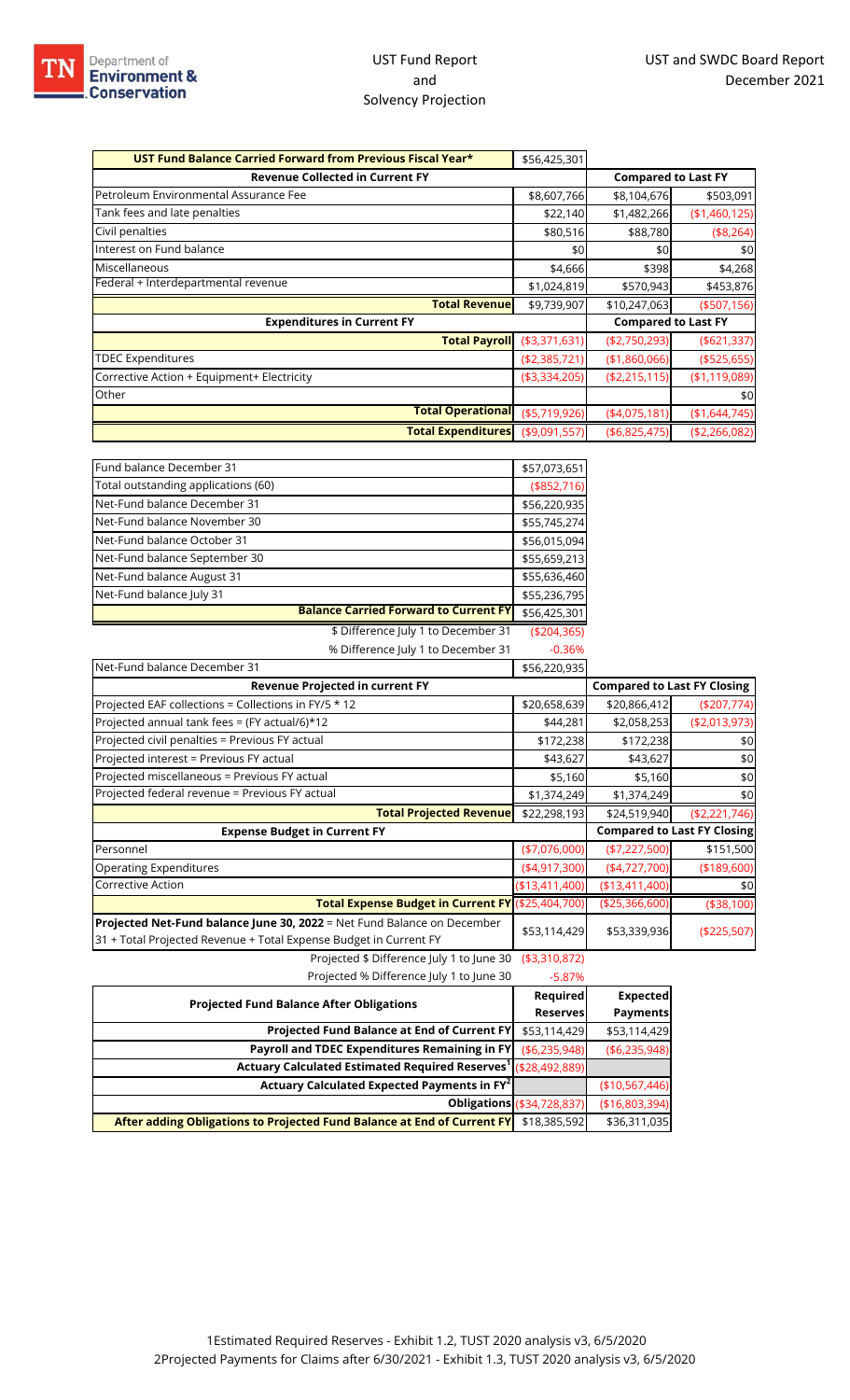| UST Fund Balance Carried Forward from Previous Fiscal Year*             | \$56,425,301    |                                    |                                    |
|-------------------------------------------------------------------------|-----------------|------------------------------------|------------------------------------|
| <b>Revenue Collected in Current FY</b>                                  |                 | <b>Compared to Last FY</b>         |                                    |
| Petroleum Environmental Assurance Fee                                   | \$6,900,667     | \$6,458,708                        | \$441,960                          |
| Tank fees and late penalties                                            | \$16,048        | \$1,427,973                        | (\$1,411,924)                      |
| Civil penalties                                                         | \$71,664        | \$85,332                           | (\$13,667)                         |
| Interest on Fund balance                                                | \$0             | \$0                                | \$0                                |
| Miscellaneous                                                           | \$4,666         | \$278                              | \$4,388                            |
| Federal + Interdepartmental revenue                                     | \$845,114       | \$526,917                          | \$318,197                          |
| <b>Total Revenue</b>                                                    | \$7,838,160     | \$8,499,206                        | ( \$661,047)                       |
| <b>Expenditures in Current FY</b>                                       |                 | <b>Compared to Last FY</b>         |                                    |
| <b>Total Payroll</b>                                                    | (\$2,842,608)   | (\$2,750,293)                      | ( \$92, 315)                       |
| <b>TDEC Expenditures</b>                                                | (\$1,829,084)   | (\$1,860,066)                      | \$30,982                           |
| Corrective Action + Equipment+ Electricity                              | (\$2,776,380)   | ( \$2, 215, 115)                   | ( \$561, 265)                      |
| Other                                                                   |                 |                                    | \$0                                |
| <b>Total Operational</b>                                                | ( \$4,605,464)  | ( \$4,075,181)                     | ( \$530, 283)                      |
| <b>Total Expenditures</b>                                               | ( \$7,448,073)  | ( \$6,825,475)                     | ( \$622, 598)                      |
|                                                                         |                 |                                    |                                    |
| Fund balance November 30                                                | \$56,815,387    |                                    |                                    |
| Total outstanding applications (86)                                     | (\$1,070,114)   |                                    |                                    |
| Net-Fund balance November 30                                            | \$55,745,274    |                                    |                                    |
| Net-Fund balance October 31                                             | \$56,015,094    |                                    |                                    |
| Net-Fund balance September 30                                           | \$55,659,213    |                                    |                                    |
| Net-Fund balance August 31                                              | \$55,636,460    |                                    |                                    |
| Net-Fund balance July 31                                                | \$55,236,795    |                                    |                                    |
| <b>Balance Carried Forward to Current FY</b>                            | \$56,425,301    |                                    |                                    |
| \$ Difference July 1 to Novemner 30                                     | ( \$680,027)    |                                    |                                    |
| % Difference July 1 to November 30                                      | $-1.21%$        |                                    |                                    |
| Net-Fund balance November 30                                            | \$55,745,274    |                                    |                                    |
| <b>Revenue Projected in current FY</b>                                  |                 | <b>Compared to Last FY Closing</b> |                                    |
| Projected EAF = Previous FY actual                                      | \$20,866,412    | \$20,866,412                       | \$0                                |
| Projected annual tank fees = (FY actual/5)*12                           | \$38,516        | \$2,058,253                        | (\$2,019,738)                      |
| Projected civil penalties = Previous FY actual                          | \$172,238       | \$172,238                          | \$0                                |
| Projected interest = Previous FY actual                                 | \$43,627        | \$43,627                           | \$0                                |
| Projected miscellaneous = Previous FY actual                            | \$5,160         | \$5,160                            | \$0                                |
| Projected federal revenue = Previous FY actual                          | \$1,374,249     | \$1,374,249                        | \$0                                |
| <b>Total Projected Revenue</b>                                          | \$22,500,202    | \$24,519,940                       | ( \$2,019,738)                     |
| <b>Expense Budget in Current FY</b>                                     |                 |                                    | <b>Compared to Last FY Closing</b> |
| Personnel                                                               | $(*7,076,000)$  | (\$7,227,500)                      | \$151,500                          |
| <b>Operating Expenditures</b>                                           | ( \$4,917,300)  | (4,727,700)                        | ( \$189, 600)                      |
| <b>Corrective Action</b>                                                | (\$13,411,400)  | (\$13,411,400)                     | \$0                                |
| Total Expense Budget in Current FY (\$25,404,700)                       |                 | (\$25,366,600)                     | (\$38,100)                         |
| Projected Net-Fund balance June 30, 2022 = Net Fund Balance on November |                 |                                    |                                    |
| 30 + Total Projected Revenue + Total Expense Budget in Current FY       | \$52,840,775    | \$53,339,936                       | $(*499,160)$                       |
| Projected \$ Difference July 1 to June 30                               | ( \$3,584,525)  |                                    |                                    |
| Projected % Difference July 1 to June 30                                | $-6.35%$        |                                    |                                    |
|                                                                         | <b>Required</b> | <b>Expected</b>                    |                                    |
| <b>Projected Fund Balance After Obligations</b>                         | <b>Reserves</b> | <b>Payments</b>                    |                                    |
| Projected Fund Balance at End of Current FY                             | \$52,840,775    | \$52,840,775                       |                                    |
| Payroll and TDEC Expenditures Remaining in FY                           | (\$7,321,608)   | (\$7,321,608)                      |                                    |
| Actuary Calculated Estimated Required Reserves <sup>1</sup>             | (\$28,492,889)  |                                    |                                    |
| Actuary Calculated Expected Payments in FY <sup>2</sup>                 |                 | (\$10,567,446)                     |                                    |

**After adding Obligations to Projected Fund Balance at End of Current FY** \$17,026,279 \$34,951

**Obligations** (\$35,814,497) (\$17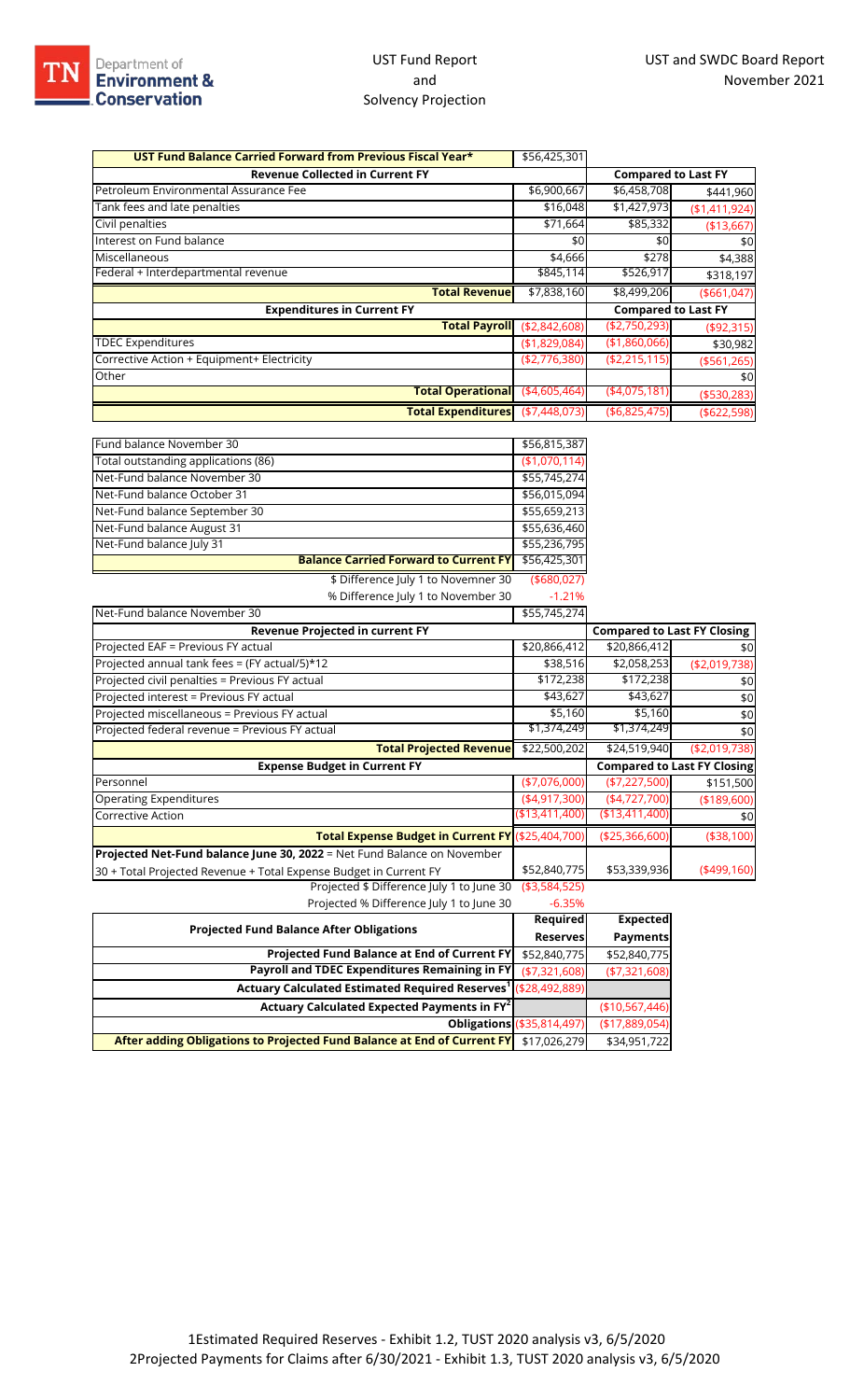## UST Fund Report and Solvency Projection

| UST Fund Balance Carried Forward from Previous Fiscal Year* | \$56,425,301   |                            |               |
|-------------------------------------------------------------|----------------|----------------------------|---------------|
| <b>Revenue Collected in Current FY</b>                      |                | <b>Compared to Last FY</b> |               |
| Petroleum Environmental Assurance Fee                       | \$5,234,670    | \$4,807,986                | \$426,685     |
| Tank fees and late penalties                                | \$19,486       | \$1,134,290                | (\$1,114,804) |
| Civil penalties                                             | \$48,555       | \$81,414                   | (\$32,859)    |
| Interest on Fund balance                                    | \$0            | \$0                        | \$0           |
| Miscellaneous                                               | \$2,432        | \$278                      | \$2,154       |
| Federal + Interdepartmental revenue                         | \$659,326      | \$505,745                  | \$153,580     |
| <b>Total Revenuel</b>                                       | \$5,964,469    | \$6,529,713                | ( \$565, 244) |
| <b>Expenditures in Current FY</b>                           |                | <b>Compared to Last FY</b> |               |
| <b>Total Payroll</b>                                        | ( \$2,311,575) | (\$2,191,005)              | (\$120,570)   |
| <b>TDEC Expenditures</b>                                    | (\$1,362,580)  | (\$1,433,390)              | \$70,810      |
| Corrective Action + Equipment+ Electricity                  | (\$1,860,723)  | (\$1,742,176)              | ( \$118,548)  |
| Other                                                       |                |                            | \$0           |
| Total Operational                                           | ( \$3,223,303) | ( \$3,175,566)             | $(*47,737)$   |
| <b>Total Expenditures</b>                                   | ( \$5,534,878) | (\$5,366,571               | (\$168,307)   |

| Fund balance October 31             |                                              | \$56,854,892  |
|-------------------------------------|----------------------------------------------|---------------|
| Total outstanding applications (64) |                                              | ( \$839, 798) |
| Net-Fund balance October 31         |                                              | \$56,015,094  |
| Net-Fund balance September 30       |                                              | \$55,659,213  |
| Net-Fund balance August 31          |                                              | \$55,636,460  |
| Net-Fund balance July 31            |                                              | \$55,236,795  |
|                                     | <b>Balance Carried Forward to Current FY</b> | \$56,425,301  |
|                                     | \$ Difference July 1 to October 31           | (410,207)     |
|                                     | % Difference July 1 to October 31            | $-0.73%$      |
| Net-Fund balance October 31         |                                              | \$56,015,094  |

| net rund buildings October 3 i                                                    | $+0.010101$    |                       |                                    |
|-----------------------------------------------------------------------------------|----------------|-----------------------|------------------------------------|
| Revenue Projected in current FY                                                   |                |                       | <b>Compared to Last FY Closing</b> |
| Projected EAF = Previous FY actual                                                | \$20,866,412   | \$20,866,412          | \$0                                |
| Projected annual tank fees = (FY actual/4)*12                                     | \$58,459       | \$2,058,253           | (\$1,999,795)                      |
| Projected civil penalties = Previous FY actual                                    | \$172,238      | $\overline{$}172,238$ | \$0                                |
| Projected interest = Previous FY actual                                           | \$43,627       | \$43,627              | \$0                                |
| Projected miscellaneous = Previous FY actual                                      | \$5,160        | \$5,160               | \$0                                |
| Projected federal revenue = Previous FY actual                                    | \$1,374,249    | \$1,374,249           | \$0                                |
| <b>Total Projected Revenue</b>                                                    | \$22,520,145   | \$24,519,940          | (\$1,999,795)                      |
| <b>Expense Budget in Current FY</b>                                               |                |                       | <b>Compared to Last FY Closing</b> |
| Personnel                                                                         | $(*7,076,000)$ | ( \$7,227,500)        | \$151,500                          |
| <b>Operating Expenditures</b>                                                     | (4,917,300)    | (4,727,700)           | ( \$189, 600)                      |
| Corrective Action                                                                 | (\$13,411,400  | (\$13,411,400)        | \$0                                |
| Total Expense Budget in Current FY (\$25,404,700)                                 |                | ( \$25,366,600)       | (\$38,100)                         |
| Projected Net-Fund balance June 30, 2022 = Net Fund Balance on October 31 + Total | \$53,130,539   | \$53,339,936          | ( \$209, 397)                      |
| Projected Revenue + Total Expense Budget in Current FY                            |                |                       |                                    |
| Projected \$ Difference July 1 to June 30                                         | ( \$3,294,762) |                       |                                    |

Projected % Difference July 1 to June 30 -5.84%

| <b>Projected Fund Balance After Obligations</b>                                      |                                   | <b>Required</b><br><b>Expected</b> |
|--------------------------------------------------------------------------------------|-----------------------------------|------------------------------------|
|                                                                                      |                                   | <b>Payments</b><br><b>Reserves</b> |
| Projected Fund Balance at End of Current FY                                          | \$53,130,539                      | \$53,130,539                       |
| Payroll and TDEC Expenditures Remaining in FY                                        | (\$8,319,145)                     | ( \$8,319,145)                     |
| Actuary Calculated Estimated Required Reserves <sup>1</sup> (\$28,492,889)           |                                   |                                    |
| Actuary Calculated Expected Payments in FY <sup>2</sup>                              |                                   | (\$10,567,446)                     |
|                                                                                      | <b>Obligations (\$36,812,034)</b> | (\$18,886,591)                     |
| After adding Obligations to Projected Fund Balance at End of Current FY \$16,318,504 |                                   | \$34,243,947                       |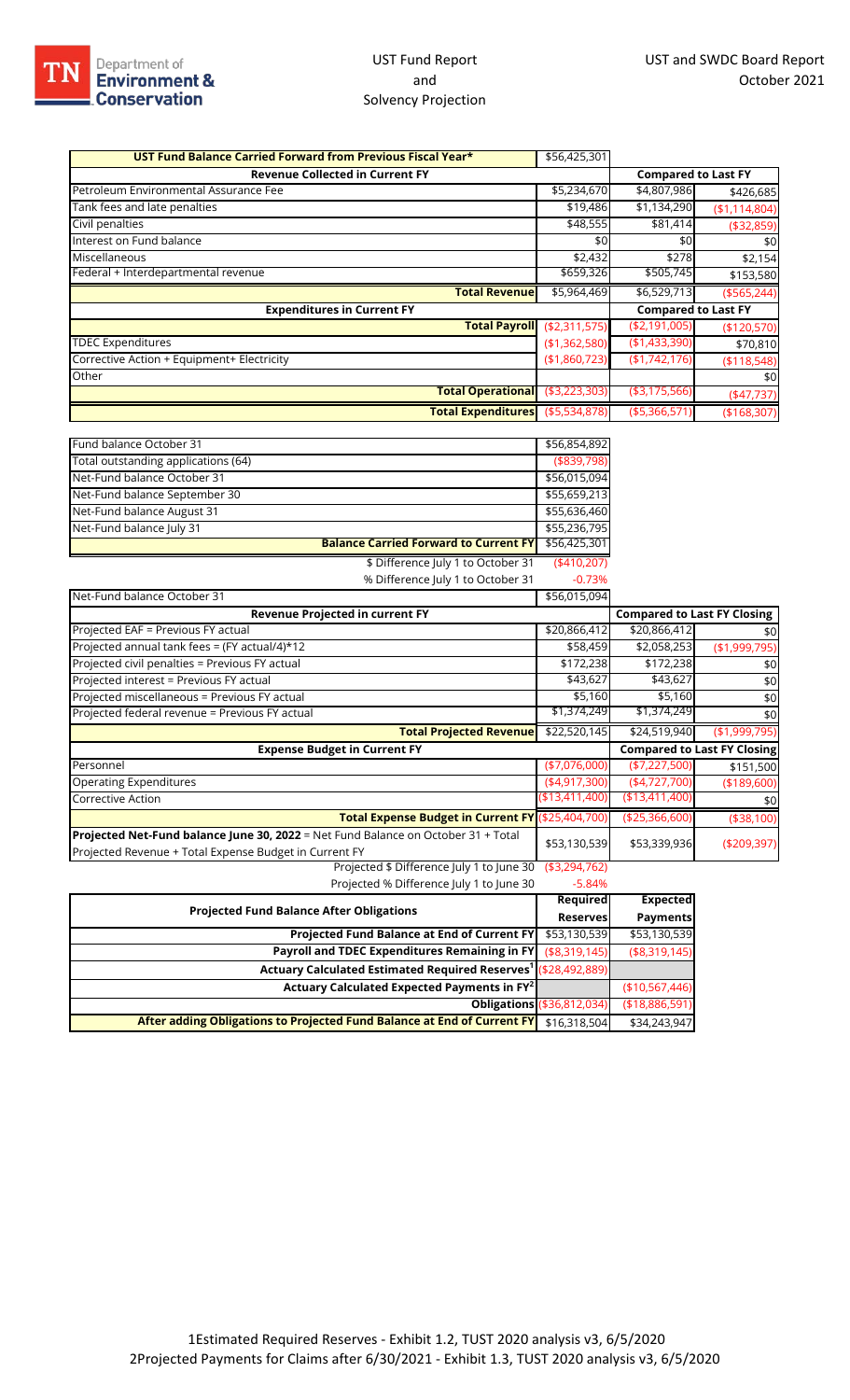## UST Fund Report and Solvency Projection

| UST Fund Balance Carried Forward from Previous Fiscal Year*                                                                                   | \$56,425,301                |                                    |                                    |
|-----------------------------------------------------------------------------------------------------------------------------------------------|-----------------------------|------------------------------------|------------------------------------|
| <b>Revenue Collected in Current FY</b>                                                                                                        |                             | <b>Compared to Last FY</b>         |                                    |
| Petroleum Environmental Assurance Fee                                                                                                         | \$3,467,717                 | \$3,210,692                        | \$257,025                          |
| Tank fees and late penalties                                                                                                                  | \$15,877                    | \$756,255                          | ( \$740, 378)                      |
| Civil penalties                                                                                                                               | \$41,261                    | \$72,736                           | ( \$31,475)                        |
| Interest on Fund balance                                                                                                                      | \$0                         | \$0                                | \$0                                |
| Miscellaneous                                                                                                                                 | \$2,432                     | \$178                              | \$2,254                            |
| Federal + Interdepartmental revenue                                                                                                           | \$388,909                   | \$380,205                          | \$8,704                            |
| <b>Total Revenue</b>                                                                                                                          | \$3,916,197                 | \$4,420,066                        | ( \$503, 869)                      |
| <b>Expenditures in Current FY</b>                                                                                                             |                             | <b>Compared to Last FY</b>         |                                    |
| <b>Total Payroll</b>                                                                                                                          | (\$1,704,488)               | (\$1,636,824)                      | ( \$67,664)                        |
| <b>TDEC Expenditures</b>                                                                                                                      | (\$1,020,112)               | (\$998,096)                        | ( \$22,015)                        |
| Corrective Action + Equipment+ Electricity                                                                                                    | (\$1,109,923)               | ( \$953, 891)                      | ( \$156,033)                       |
| Other                                                                                                                                         |                             |                                    | \$0                                |
| <b>Total Operational</b>                                                                                                                      | ( \$2,130,035)              | ( \$1,951,987)                     | (\$178,048)                        |
| <b>Total Expenditures</b>                                                                                                                     | ( \$3,834,523)              | ( \$3,588,811)                     | (\$245,712)                        |
|                                                                                                                                               |                             |                                    |                                    |
| Fund balance September 30<br>Total outstanding applications (97)                                                                              | \$56,506,974<br>(\$847,761) |                                    |                                    |
| Net-Fund balance September 30                                                                                                                 | \$55,659,213                |                                    |                                    |
| Net-Fund balance August 31                                                                                                                    | \$55,636,460                |                                    |                                    |
| Net-Fund balance July 31                                                                                                                      | \$55,236,795                |                                    |                                    |
| <b>Balance Carried Forward to Current FY</b>                                                                                                  | \$56,425,301                |                                    |                                    |
| \$ Difference July 1 to September 30                                                                                                          | ( \$766,087)                |                                    |                                    |
| % Difference July 1 to September 30                                                                                                           | $-1.36%$                    |                                    |                                    |
| Net-Fund balance September 30                                                                                                                 | \$55,659,213                |                                    |                                    |
| <b>Revenue Projected in current FY</b>                                                                                                        |                             | <b>Compared to Last FY Closing</b> |                                    |
| Projected EAF = Previous FY actual                                                                                                            | \$20,866,412                | \$20,866,412                       | \$0                                |
| Projected annual tank fees = (FY actual/3)*12                                                                                                 | \$63,509                    | \$2,058,253                        | (\$1,994,744)                      |
| Projected civil penalties = Previous FY actual                                                                                                | \$172,238                   | \$172,238                          | \$0                                |
| Projected interest = Previous FY actual                                                                                                       | \$43,627                    | \$43,627                           | \$0                                |
| Projected miscellaneous = Previous FY actual                                                                                                  | \$5,160                     | \$5,160                            | \$0                                |
| Projected federal revenue = Previous FY actual                                                                                                | \$1,374,249                 | \$1,374,249                        | \$0                                |
| <b>Total Projected Revenue</b>                                                                                                                | \$22,525,196                | \$24,519,940                       | (\$1,994,744)                      |
| <b>Expense Budget in Current FY</b>                                                                                                           |                             |                                    | <b>Compared to Last FY Closing</b> |
| Personnel                                                                                                                                     | $(*7,076,000)$              | (\$7,227,500)                      | \$151,500                          |
| <b>Operating Expenditures</b>                                                                                                                 | (4,917,300)                 | (4,727,700)                        | (\$189,600)                        |
| <b>Corrective Action</b>                                                                                                                      | ( \$13,411,400)             | ( \$13,411,400)                    | \$0                                |
| <b>Total Expense Budget in Current FY</b>                                                                                                     | (\$25,404,700)              | ( \$25,366,600)                    | (\$38,100)                         |
| Projected Net-Fund balance June 30, 2022 = Net Fund Balance on September 30 + Total<br>Projected Revenue + Total Expense Budget in Current FY | \$52,779,709                | \$53,339,936                       | (\$560, 227)                       |
| Projected \$ Difference July 1 to June 30                                                                                                     | ( \$3,645,592)              |                                    |                                    |

Projected % Difference July 1 to June 30 -6.46%

**Projected Fund Balance at End of Current FY** \$52,779,709 \$52,779,709 **Payroll and TDEC Expenditures Remaining in FY** (\$9,268,700) (\$9,268,700)

**Actuary Calculated Expected Payments in FY<sup>2</sup>** (\$10,567,446)

**Obligations** (\$37,761,589) (\$19,836,146)

**Expected Payments**

**Projected Net-Fund balance June 30, 2022 \$50,741,913** 

**Actuary Calculated Estimated Required Reserves1** (\$28,492,889)

**After adding Obligations to Projected Fund Balance at End of Current FY** \$15,018,120 \$32,943,563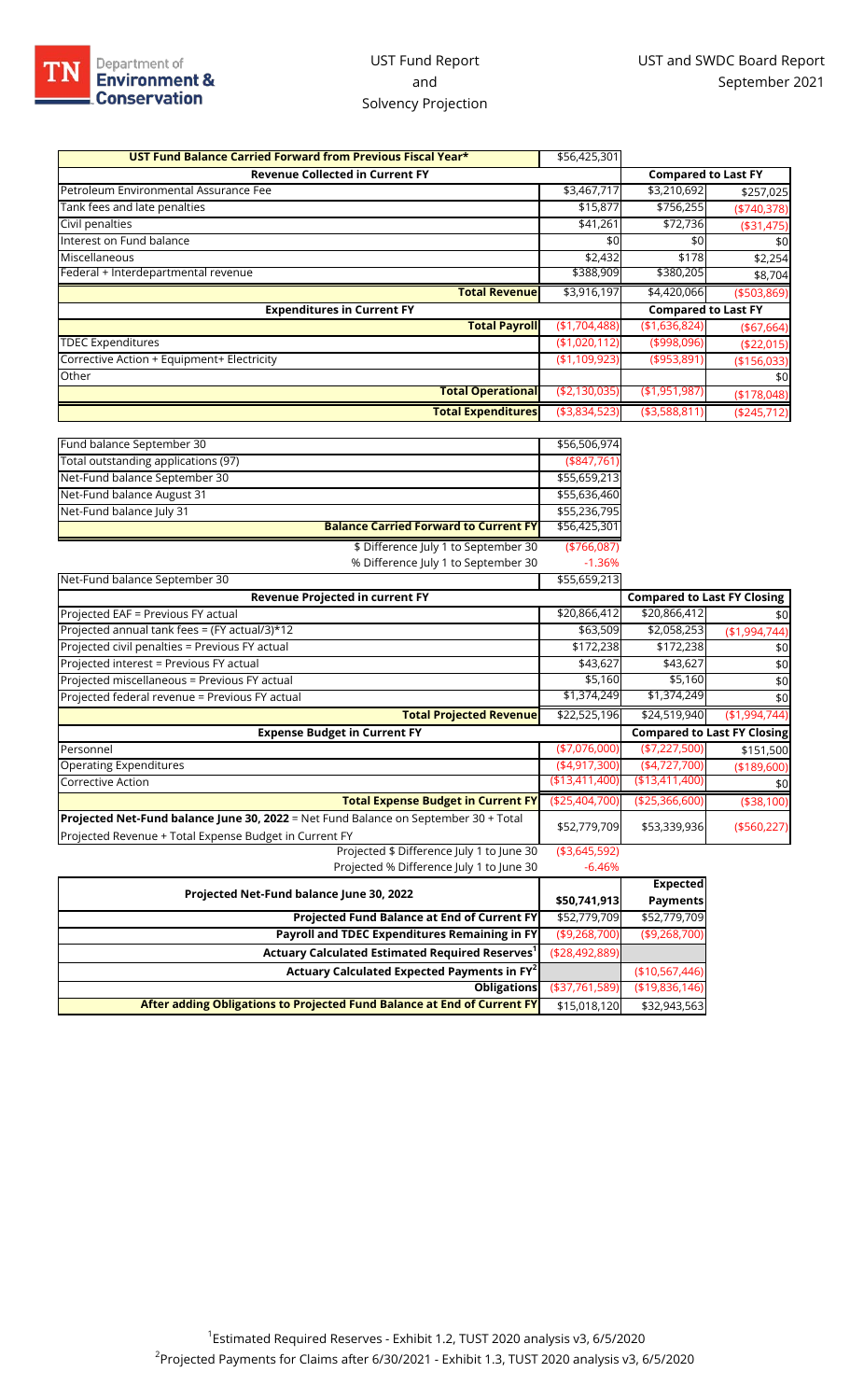## UST Fund Report and Solvency Projection

| UST Fund Balance Carried Forward from Previous Fiscal Year* | \$56,425,301   |                         |                            |
|-------------------------------------------------------------|----------------|-------------------------|----------------------------|
| <b>Revenue Collected in Current FY</b>                      |                |                         | <b>Compared to Last FY</b> |
| Petroleum Environmental Assurance Fee                       | \$1,734,190    | \$1,607,083             | \$127,107                  |
| Tank fees and late penalties                                | \$2,182        | \$722,155               | ( \$719, 973)              |
| Civil penalties                                             | \$28,623       | \$37,033                | ( \$8,410)                 |
| Interest on Fund balance                                    | \$0            | \$0                     | \$0                        |
| Miscellaneous                                               | \$880          | \$178                   | \$702                      |
| Federal + Interdepartmental revenue                         | \$226,393      | \$185,443               | \$40,950                   |
| <b>Total Revenue</b>                                        | \$1,992,269    | $\overline{$2,551,892}$ | ( \$559, 624)              |
| <b>Expenditures in Current FY</b>                           |                |                         | <b>Compared to Last FY</b> |
| <b>Total Payroll</b>                                        | (\$1,137,475)  | (\$1,094,848)           | (442, 627)                 |
| <b>TDEC Expenditures</b>                                    | (\$158,978)    | (\$107,142)             | $($ \$51,836)              |
| Corrective Action + Equipment+ Electricity                  | (496,368)      | \$89,291                | $(*407,076)$               |
| Other                                                       |                | \$0                     | \$0                        |
| <b>Total Operational</b>                                    | $($ \$655,346) | ( \$17, 851)            | (\$637,495)                |
| Total Expenditures (\$1,792,821) (\$1,112,699)              |                |                         | ( \$680, 122)              |

| Fund balance August 31                                                                                                                     | \$56,624,748   |                                   |                                    |
|--------------------------------------------------------------------------------------------------------------------------------------------|----------------|-----------------------------------|------------------------------------|
| Total outstanding applications (89)                                                                                                        | (\$988,287)    |                                   |                                    |
| Net-Fund balance August 31                                                                                                                 | \$55,636,460   |                                   |                                    |
| Net-Fund balance July 31                                                                                                                   | \$55,236,795   |                                   |                                    |
| <b>Balance Carried Forward to Current FY</b>                                                                                               | \$56,425,301   |                                   |                                    |
| \$ Difference July 1 to August 31                                                                                                          | ( \$788, 840)  |                                   |                                    |
| % Difference July 1 to August 31                                                                                                           | $-1.40%$       |                                   |                                    |
| Net-Fund balance August 31                                                                                                                 | \$55,636,460   |                                   |                                    |
| <b>Revenue Projected in current FY</b>                                                                                                     |                |                                   | <b>Compared to Last FY Closing</b> |
| Projected EAF = Previous FY actual                                                                                                         | \$20,866,412   | \$20,866,412                      | \$0                                |
| Projected annual tank fees = (FY actual/2)*12                                                                                              | \$13,093       | \$2,058,253                       | ( \$2,045,160)                     |
| Projected civil penalties = Previous FY actual                                                                                             | \$172,238      | \$172,238                         | \$0                                |
| Projected interest = Previous FY actual                                                                                                    | \$43,627       | \$43,627                          | \$0                                |
| Projected miscellaneous = Previous FY actual                                                                                               | \$5,160        | \$5,160                           | \$0                                |
| Projected federal revenue = Previous FY actual                                                                                             | \$1,374,249    | \$1,374,249                       | \$0                                |
| <b>Total Projected Revenue</b>                                                                                                             | \$22,474,779   | \$24,519,940                      | ( \$2,045,160)                     |
| <b>Expense Budget in Current FY</b>                                                                                                        |                |                                   | <b>Compared to Last FY</b>         |
| Personnel                                                                                                                                  | $(*7,076,000)$ | $(*7,227,500)$                    | \$151,500                          |
| <b>Operating Expenditures</b>                                                                                                              | (4,917,300)    | (4,727,700)                       | ( \$189, 600)                      |
| <b>Corrective Action</b>                                                                                                                   |                | $( $13,411,400)$ $( $13,411,400)$ | \$0                                |
| Total Expense Budget in Current FY (\$25,404,700) (\$25,366,600)                                                                           |                |                                   | (\$38,100)                         |
| Projected Net-Fund balance June 30, 2022 = Net Fund Balance on August 31 + Total<br>Projected Revenue + Total Expense Budget in Current FY | \$52,706,539   | \$53,339,936                      | ( \$633, 396)                      |
| Projected \$ Difference July 1 to June 30                                                                                                  | ( \$3,718,761) |                                   |                                    |
| Projected % Difference July 1 to June 30                                                                                                   | $-6.59%$       |                                   |                                    |

| The process to build check fail the fame so                                 |                 |                                           |
|-----------------------------------------------------------------------------|-----------------|-------------------------------------------|
| <b>Projected Fund Balance After Obligations</b>                             | Required        | <b>Expected</b>                           |
|                                                                             | <b>Reserves</b> | <b>Payments</b>                           |
| Projected Net-Fund balance June 30, 2022                                    | \$52,706,539    | \$52,706.539                              |
| Payroll and TDEC Expenditures Remaining in FY (\$10,696,846) (\$10,696,846) |                 |                                           |
| Actuary Calculated Estimated Required Reserves <sup>1</sup> (\$29,473,820)  |                 |                                           |
| Actuary Calculated Expected Payments in FY <sup>2</sup>                     |                 | (\$10,931,056)                            |
|                                                                             |                 | Obligations (\$40,170,666) (\$21,627,902) |
| After adding Obligations to Projected Fund Balance at End of Current FY     | \$12,535,873    | \$31.078.637                              |